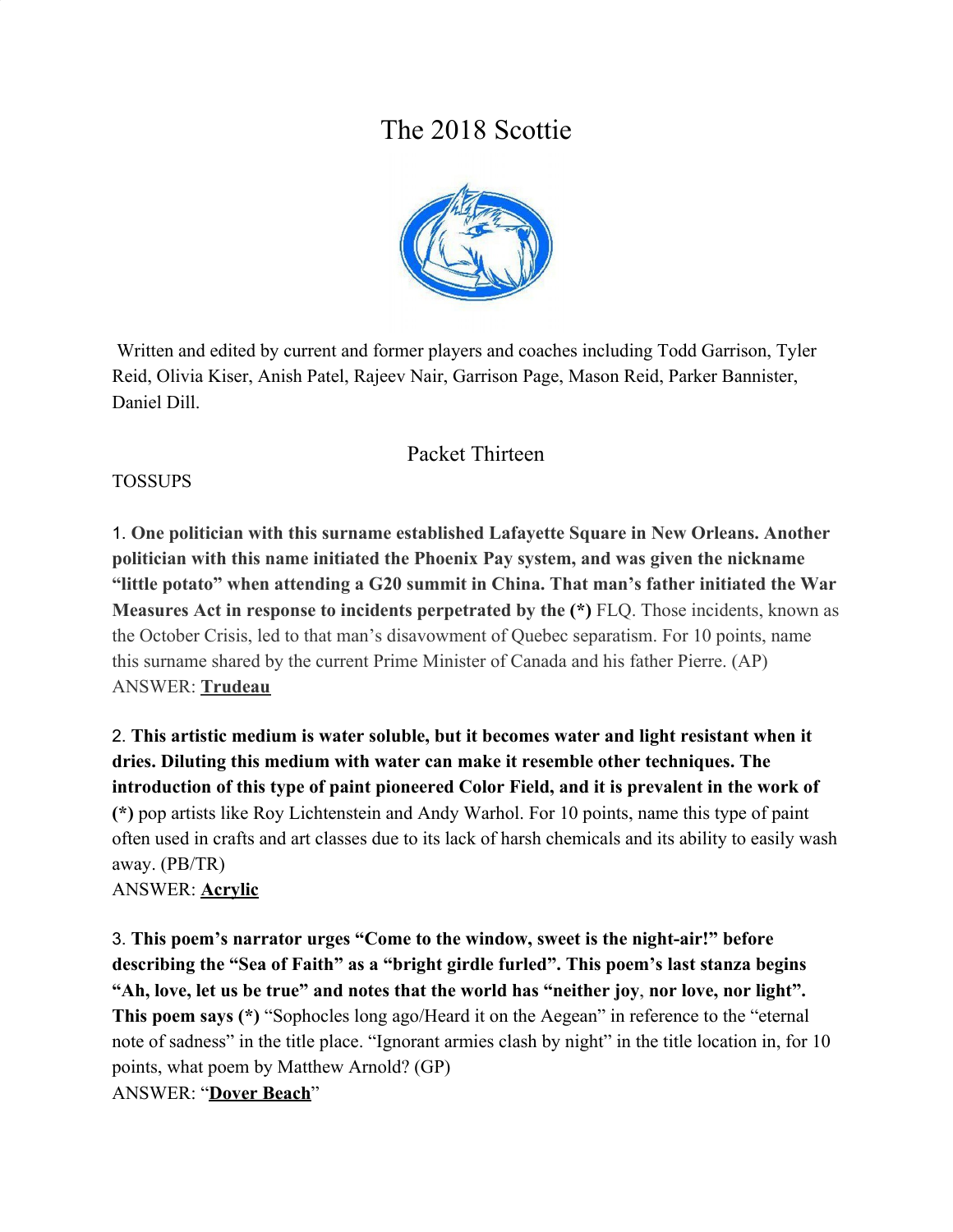4. **Cytogenetic studies often view this stage of the cell cycle by staining with quinacrine or using G banding. The protein securin is phosphorylated during this phase to prevent ubiquitination, and cyclin B is destroyed in this phase after the (\*)** spindle checkpoint. Chromosomes in this phase are used as karyotypes, and kinetochores are pulled to form two equatorial plates in this phase. For 10 points, name this phase of the cell cycle that precedes anaphase. (GP)

ANSWER: **metaphase**

5. **This person once fitted their car with a paper-mache teapot to remind voters of Theodore Roosevelt's connection to the Teapot Dome Scandal. The community of Arthurdale was launched by this woman who penned the Newspaper column "My Day." This first lady resigned from the (\*)** Daughters of the Revolution following an incident with Marian Anderson. For 10 points, name this first lady who had to make numerous public appearances for her husband following his paralysis due to polio. (RN) ANSWER: **E**leanor **Roosevelt** [ or **A**nna Eleanor **Roosevelt**; promt on "Roosevelt"]

6. **One of these musical pieces has two versions of its first movement cadenza, with the original usually called the** *ossia***. Another opens with a timpani roll before the entry of the soloist and is often compared to a work by Schumann. Those works are a notoriously difficult piece by (\*)** Rachmaninoff and the only work in this genre by Edvard Grieg. Carl Czerny premiered an E-flat major Beethoven work in this genre nicknamed "Emperor." For 10 points, name these musical pieces designed for a keyboard instrument with orchestral accompaniment. (TR)

ANSWER: **piano concerti** [accept word forms; or **piano concertos**; prompt on just "concerti" or "concertos"]

7. **In one work, this philosopher rejects the teleological argument by noting that humans only experience a small part of the universe. He challenged rationalism by stating that "reason is, and ought only to be the slave of the (\*)** passions." In another work, he argued that all ideas are derived from impressions before giving the counterexample of a "missing shade of blue." For 10 points, name this Scottish empiricist, the author of *An Enquiry Concerning Human Understanding*. (TR) ANSWER: David **Hume**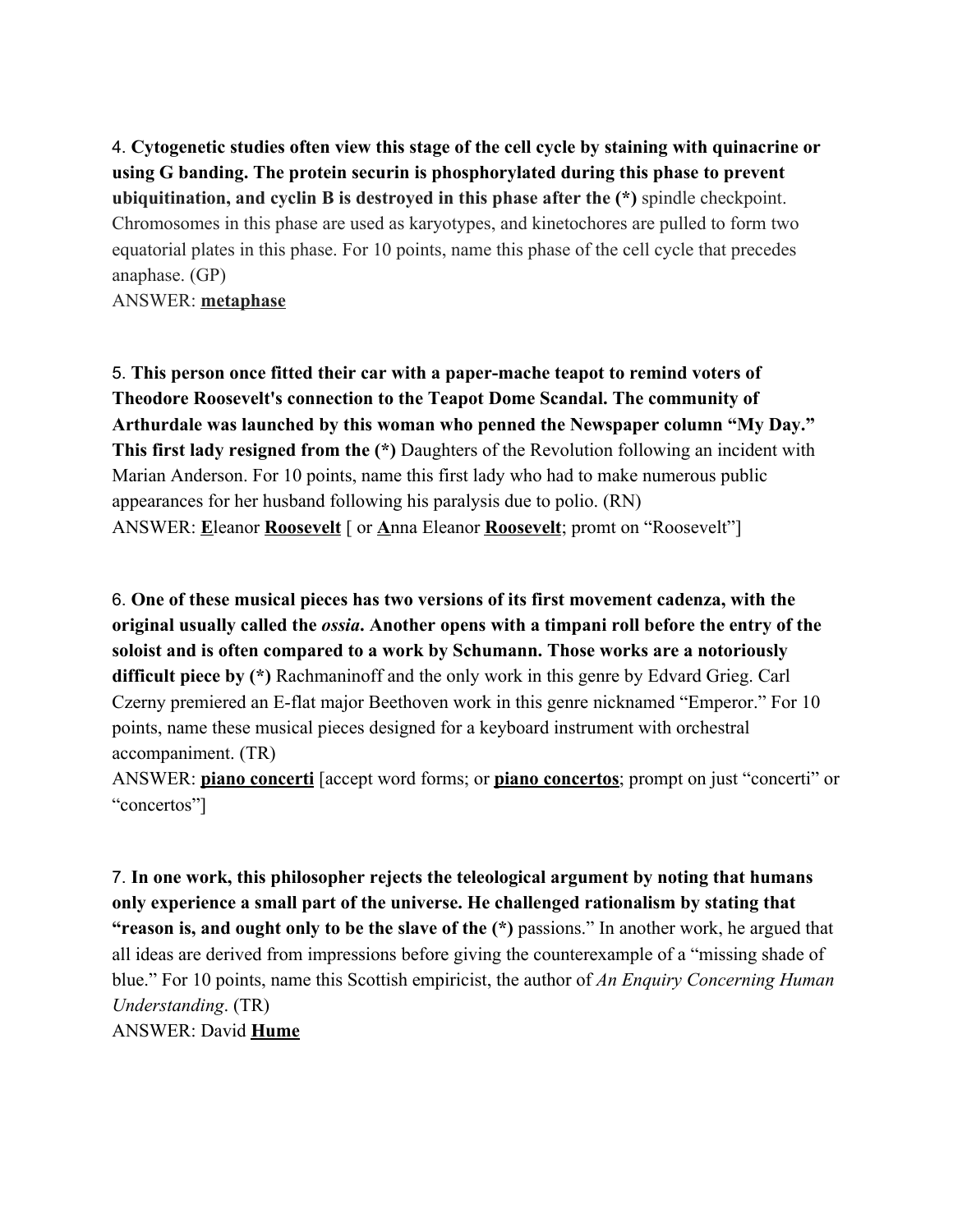8. **This object has 27 satellites, one of which, Miranda, has the largest cliff in the Solar System. This planet's ring system was originally discovered in 1977, but in 2005 the Hubble Space Telescope discovered an additional outer ring system around it. This planet has an axial tilt close to (\*)** 98 degrees, which means that each pole alternates between 42 years of sunlight and darkness. This planet is visible to the naked eye, but was not recognized as such for many years. For 10 points, name this planet discovered by William Herschel in 1781, the seventh planet from the sun. (OK)

ANSWER: **Uranus**

9. **"In the crowding darkness, not a word did they say" describes a deteriorating relationship in "the old marrieds", the first poem in this poet's first collection. This author wrote a collection of poems titled for and written in the voice of Nelson Mandela's wife. An "old yellow pair" of women "who are Mostly Good" reminisce as they eat (\*)** beans in another poem by this author of *A Street in Bronzeville.* For 10 points, name this poet of "We Real Cool" and *The Bean Eaters*, the first African-American to win the Pulitzer Prize for poetry. (TG) ANSWER: Gwendolyn **Brooks**

10. **In the naval side of this battle, one side's Operation Ten-Go was doomed to failure when its lone battleship was sunk before reaching the battle site. The losing side referred to this battle as the "rain of steel" in reference to the large amounts of ships, armored vehicles and (\*)** kamikaze attacks involved in this battle. During this island invasion, Lieutenant General Simon Bolivar Buckner became the highest ranking American killed by enemy fire in World War II. For 10 points, name this final World War II island battle before Japanese surrender.(TG) ANSWER:Battle of **Okinawa**

11. **Kentucky Bend is separated from the rest of the state by this geographical feature, and the only natural waterfall in the upper portion of this river is Saint Anthony Falls. This river meets another one at the town of Cairo, Illinois, and its source is Lake (\*)** Itasca. In the early 19th century, an earthquake caused this river to temporarily run backwards, creating Reelfoot Lake in Tennessee. For 10 points, name this long North American river that empties into the Gulf of Mexico. (PB) ANSWER: **Mississippi** River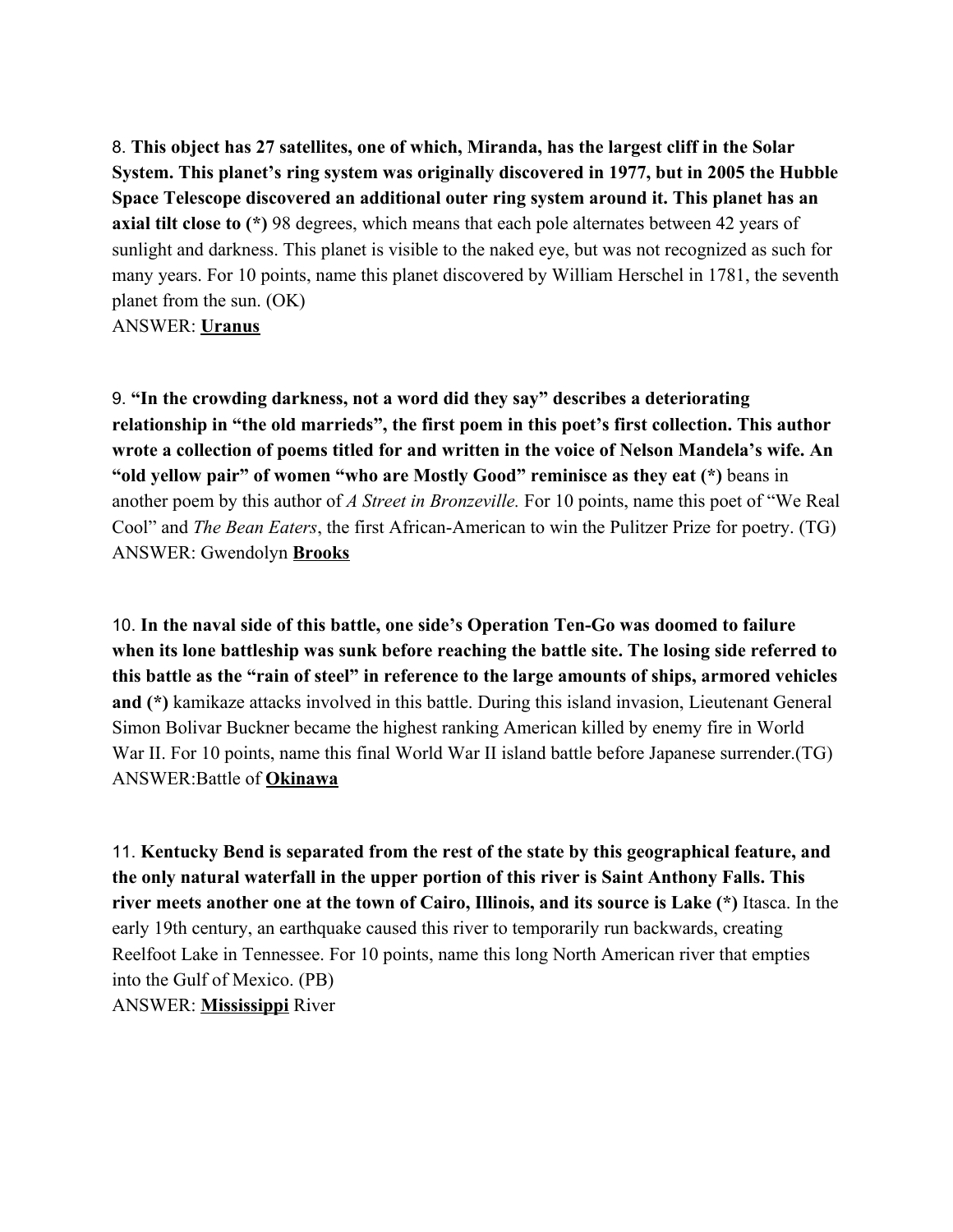12. **One festival in this religion celebrates valor and preparedness with a military procession where warriors practice** *gatka***, and a ceremony undertaken by some of its followers involves drinking sweetened water. People of all faiths are welcome at its** *gurdwaras***, the most famous of which is the (\*)** Golden Temple in Amritsar. Members of this religion's Khalsa must have uncut hair and carry a kirpan as part of its Five K's. For 10 points, name this monotheistic Indian religion founded by Guru Nanak.(TR) ANSWER: **Sikhism** [or **Sikhi**; accept equivalents such as "Sikh faith"]

13. **The Stoner Criterion must be met in order for this interaction to be present. The Ising model is used to describe it, and materials that exhibit this phenomenon experience histeresis. This phenomenon occurs due to the alignments of** (\*) spin states, and it disappears above the Curie temperature. The strongest type of magnetism is, for 10 points, what type of magnetism found in magnets? (MR)

#### ANSWER: **ferromagnetism**

14. **A female character in this work dreams that her true love is killed by a rival for her hand while under the influence of an opiate she bought from a Persian peddler. That man in this musical featuring "Pore Jud is Daid" almost commits that crime using a (\*)** "Little Wonder" with a metal blade hidden inside. For 10 points, Curly sings "Oh, What a Beautiful Mornin" and wins Laurey's hand in this Rodgers and Hammerstein musical set in the title American territory. (TG)

ANSWER: *Oklahoma!*

15. **In** *Treatise on Demonstration of Problems in Algebra***, this author used the intersection of conic sections to discuss the nature and solutions of cubic equations. This man's poetry did not become popular until translated by an Englishman. This author is best known in the west for a collection of (\*)** four-line poems that include lines such as "A Jug of Wine, A Loaf of Bread, and Thou". For 10 points, name this "Astronomer-Poet of Persia" known for a collection of quatrains called the *Rubaiyat*.(TG)

ANSWER: Omar **Khayyam**

16. **The Fleming-Tamao reaction often deals with these compounds. The Cativa and Monsanto processes uses one of these compounds as a feedstock. Through the Jones reaction, members of this functional group are converted into (\*)** aldehydes and ketones. Often recognized by the presence of a hydroxyl group, one of the most common members of this class of compounds is ethanol. For 10 points, name this group of organic compounds, found commonly in beer, wine, and whiskey. (AP) ANSWER: **alcohols**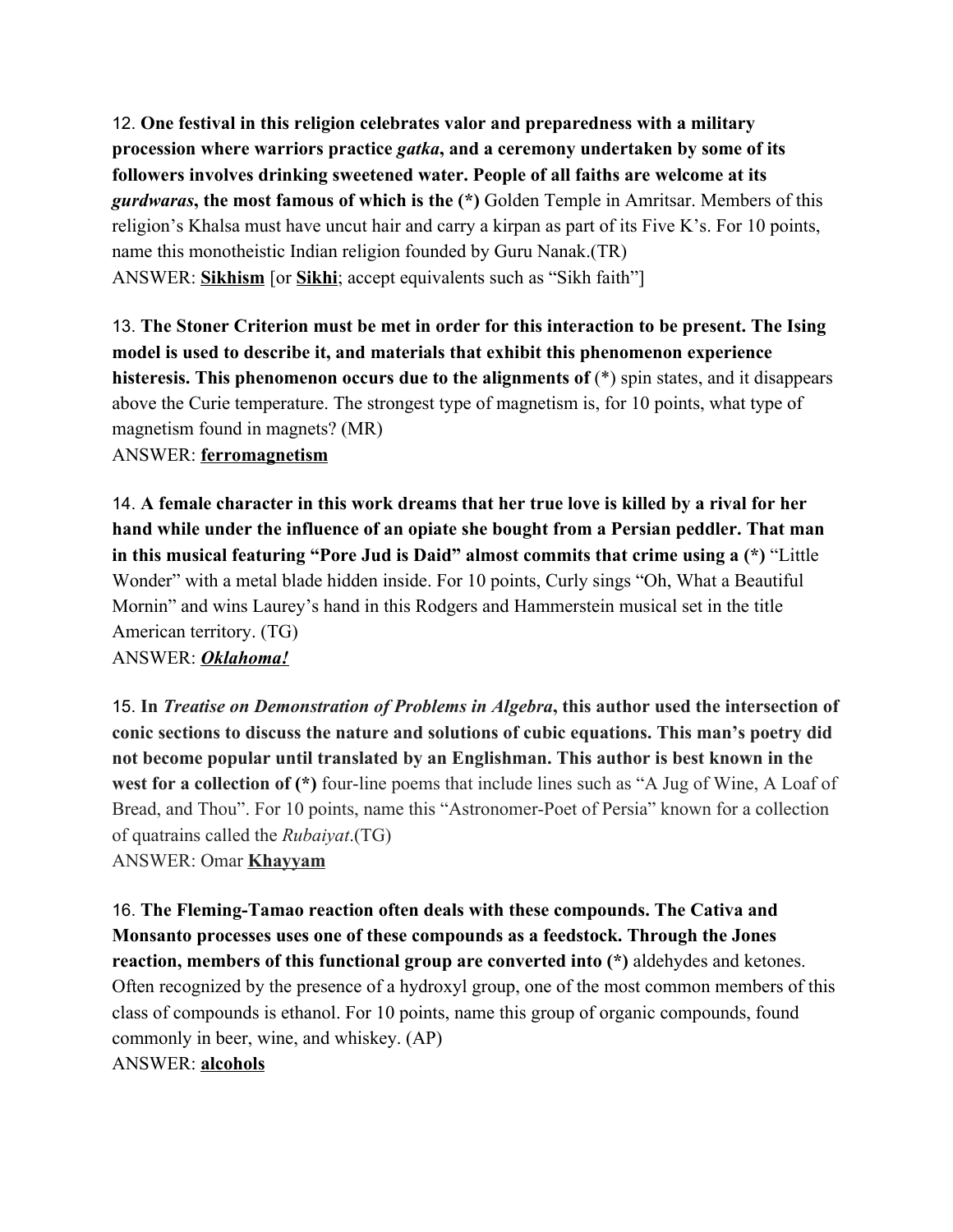17. **This actor's career gained momentum after he played drug kingpin Stringer Bell in** *The Wire.* **In the fifth season of** *The Office***, this man appeared as Dunder Mifflin Vice-President Charles Miner. This main character of the British sitcom** *Luther* **scored an invite to a recent royal wedding. In the** *Jungle Book***, (\*)** Shere Khan is voiced by this English actor, and he has been rumored to be the next James Bond. For 10 points, name this actor who plays Heimdall in the Marvel movie franchise. (TG) ANSWER: Idrissa Akuna **Elba** [or Idris **Elba**]

18. **Adam Smith discussed these related entities in chapter seven of** *The Wealth of Nations***. On a graph depicting these entities, one is represented with an upward-sloping line, while a downward-sloping line represents the other. The lines representing these two quantities can be shifted when there is a change in (\*)** price. For 10 points, name this pair of economic quantities, one of which represents the amount of a good available while the other represents the need or want for that particular good. (PB)

ANSWER: **supply and demand**

19. **This nation was formally established by the issuing of the Corfu declaration. This was the first Communist nation visited by Queen Elizabeth II, and it was the site of a civil war between the Chetniks and the Partisans. This only European member of the non-aligned movement (\*)** was led at one point by Slobodan Milošević and was expelled from the Cominform following a split with the Soviet Union. For 10 points, name this former Balkan nation, once led by Josip Broz Tito, which split apart in 1991. (RN) ANSWER: **Yugoslavia**

20. **A prisoner in this novel plays the violin at night, which saddens another character who plays piano. In this novel, a teacher refers to some students as "Iron Youth", and a cook plans to waste food prepared for 150 men. Kemmerich dies of gangrene in this novel, allowing (\*)** Müeller to receive his boots. Himmelstoss prepares the Second Company in this novel, which includes Paul Bäumer. For 10 points, name this World War One novel by Erich Maria Remarque. (GP)

ANSWER: *All Quiet on the Western Front*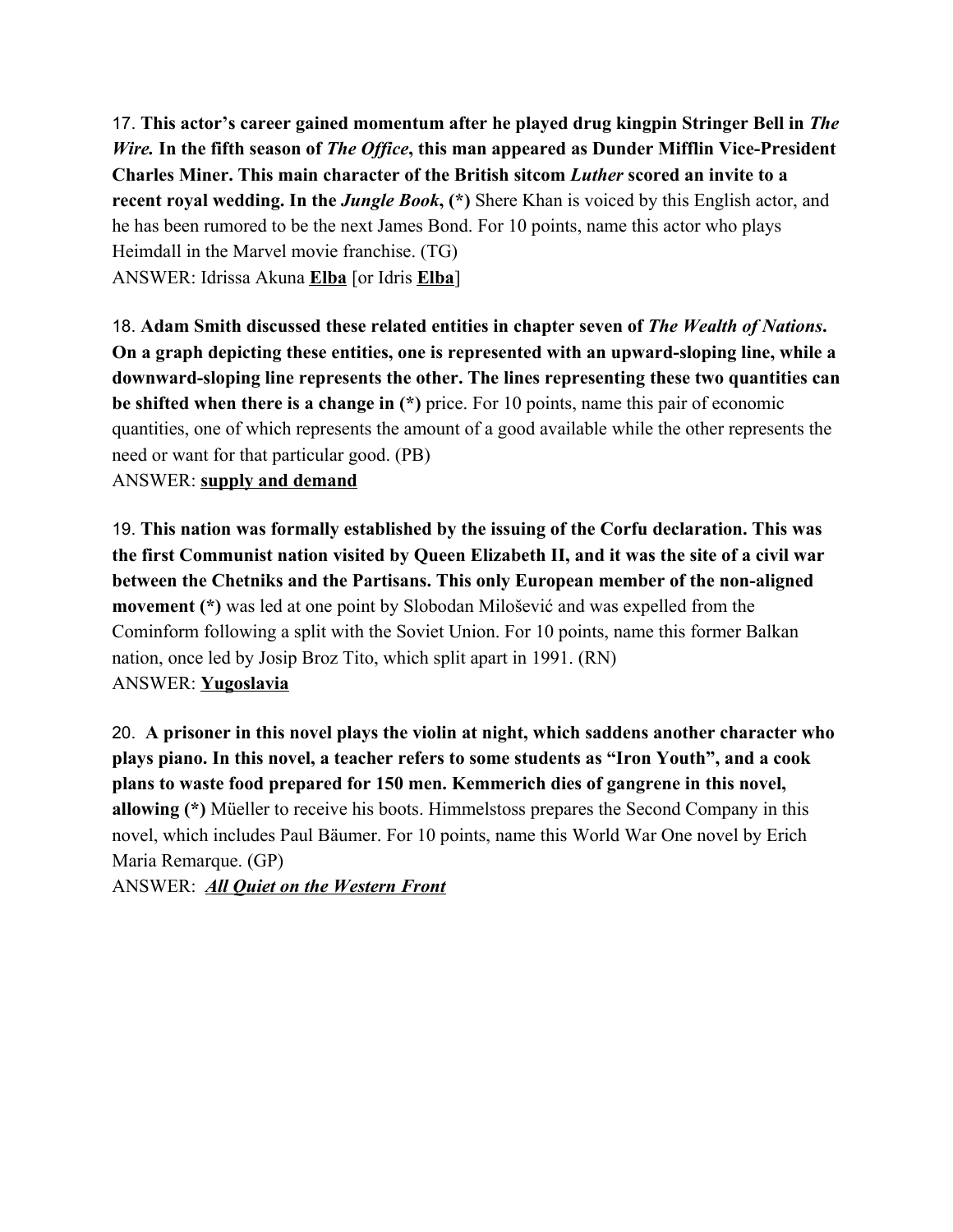#### **BONUSES**

1. A character in this work dances the Tarantella with her husband Torvald. For 10 points each: (GP)

[10] Name this play in which Krogstad blackmails Nora Helmer for taking a loan.

## ANSWER: *A Doll's House*

[10] *A Doll's House* was written by this Norwegian playwright. He also wrote about Eilert Lovborg's manuscript being incinerated in *Hedda Gabler.*

## ANSWER: Henrik **Ibsen**

[10] This Ibsen play sees Oswald have an unknowingly incestuos relationship with Regina. He also confesses to his mother that he suffers from syphilis and asks to be euthanized. ANSWER: *Ghosts* [accept *Gengangere*]

2. Every element that we have discovered so far officially has a name. For 10 points each, identify these recently named elements. (MR)

[10] This element, number 113, that was first discovered at RIKEN by Japanese scientists.

#### ANSWER: **Nihonium**

[10] Oganesson, Element 118, is a member of this group. Other members of this group include Krypton and Radon.

#### ANSWER: **Noble Gases**

[10] Element 117, Tennessine, was confirmed to be an element at a Vanderbilt facility in a suburb of this Tennessee city.

## ANSWER: **Nashville**

3. For 10 points each, answer the following about art museums:

[10] This museum on the eastern side of Central Park is the largest in the U.S. and features an American Wing with a room from one of Frank Lloyd Wright's prairie houses.

ANSWER: The **Metropolitan Museum of Art** [accept The **Met**]

[10] Centuries of artwork collected or commissioned by Spanish royalty are housed in this museum in Madrid. One top draw is "The Three Graces" by Rubens.

ANSWER: The **Prado** Museum [accept Museo del **Prado**]

[10] Botticelli works such as *Primavera* are major attractions in this museum in Florence, Italy. ANSWER: The **Uffizi** Gallery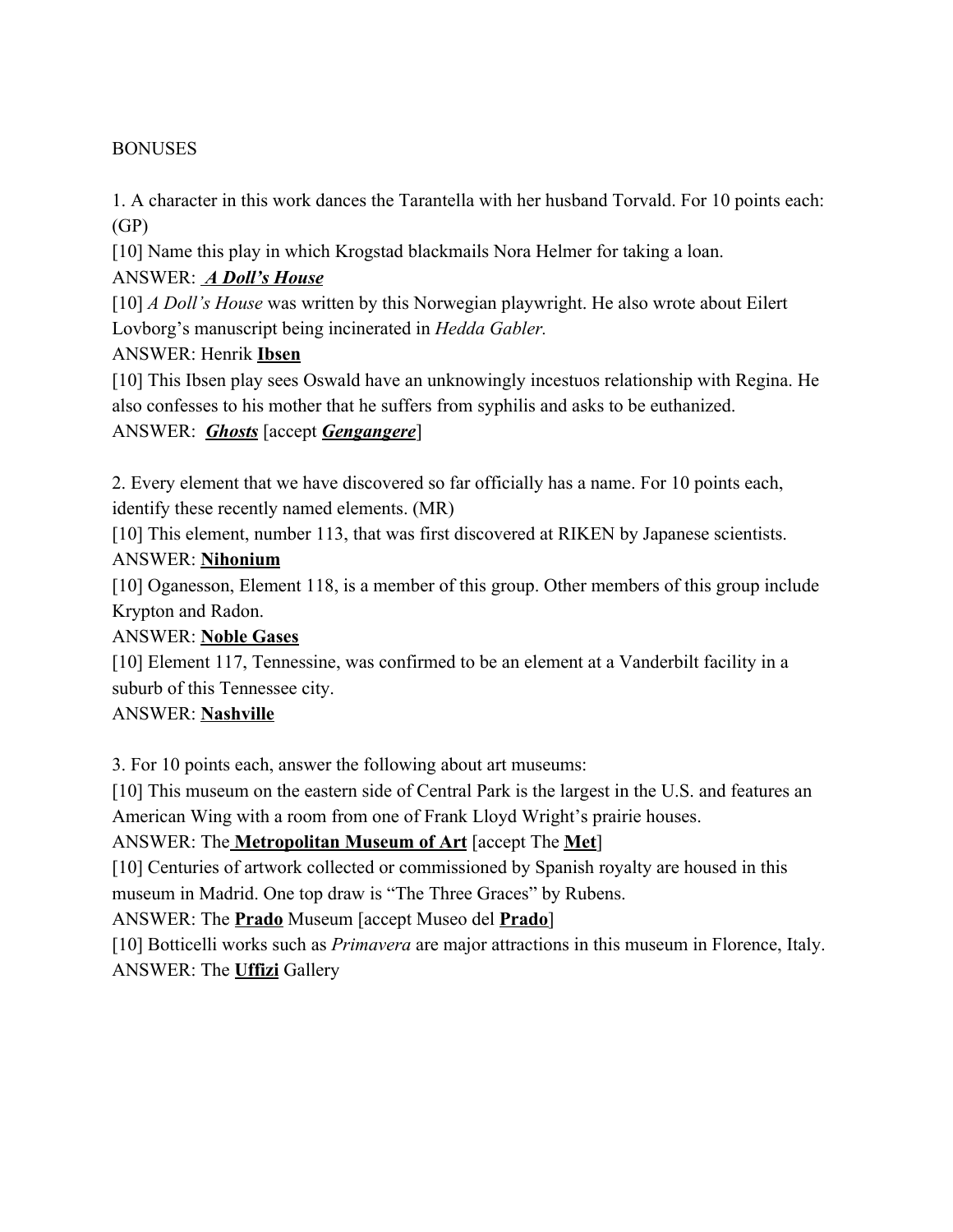4. At its founding, this organization had 51 member states, a number that has now grown to 193. For 10 points each: (RN)

[10] Name this international organization founded in San Francisco in 1945. It is currently headed by António Guterres.

# ANSWER: **United Nations**

[10] This Swede served as the 2nd Secretary General of the UN. He was killed during a plane crash while en route to Northern Rhodesia to mediate the Congo Crisis

# ANSWER: Dag **Hammarskjold**

[10] Kofi Annan, who also served as Secretary General of the UN, hailed from this nation. This nation was once led by Kwame Nkrumah.

ANSWER: Republic of **Ghana** [prompt on "Gold Coast"]

5. Denis Dutton listed seven "universals" for this branch of philosophy, including expertise and criticism. For 10 points each:

[10] Name this branch of philosophy focusing on beauty. Many of its core ideas about art were rejected by the Dada movement.

# ANSWER: **aesthetics**

[10] Beauty was defined as qualities that "cause love, or some passion similar to it" by this Whig philosopher. His *Reflections on the Revolution in France* was crucial for modern conservatism. ANSWER: Edmund **Burke**

[10] Burke argued that beauty and this contrasting quality are mutually exclusive. According to Schopenhauer, this quality is found in things that are powerful enough to overwhelm us. ANSWER: the **sublime**

6. This organic compound is also known as propanone. For 10 points each: (AP)

[10] Name this compound found in paint thinners and nail polish remover. It is used to clean glassware in the lab.

# ANSWER: **Acetone**

[10] Acetone is the smallest member of this group of compounds, which are similar to Aldehydes.

## ANSWER: **Ketones**

[10] Acetone is mainly produced by this process. It converts benzene and propylene into phenol and acetone.

## ANSWER: **Cumene** Process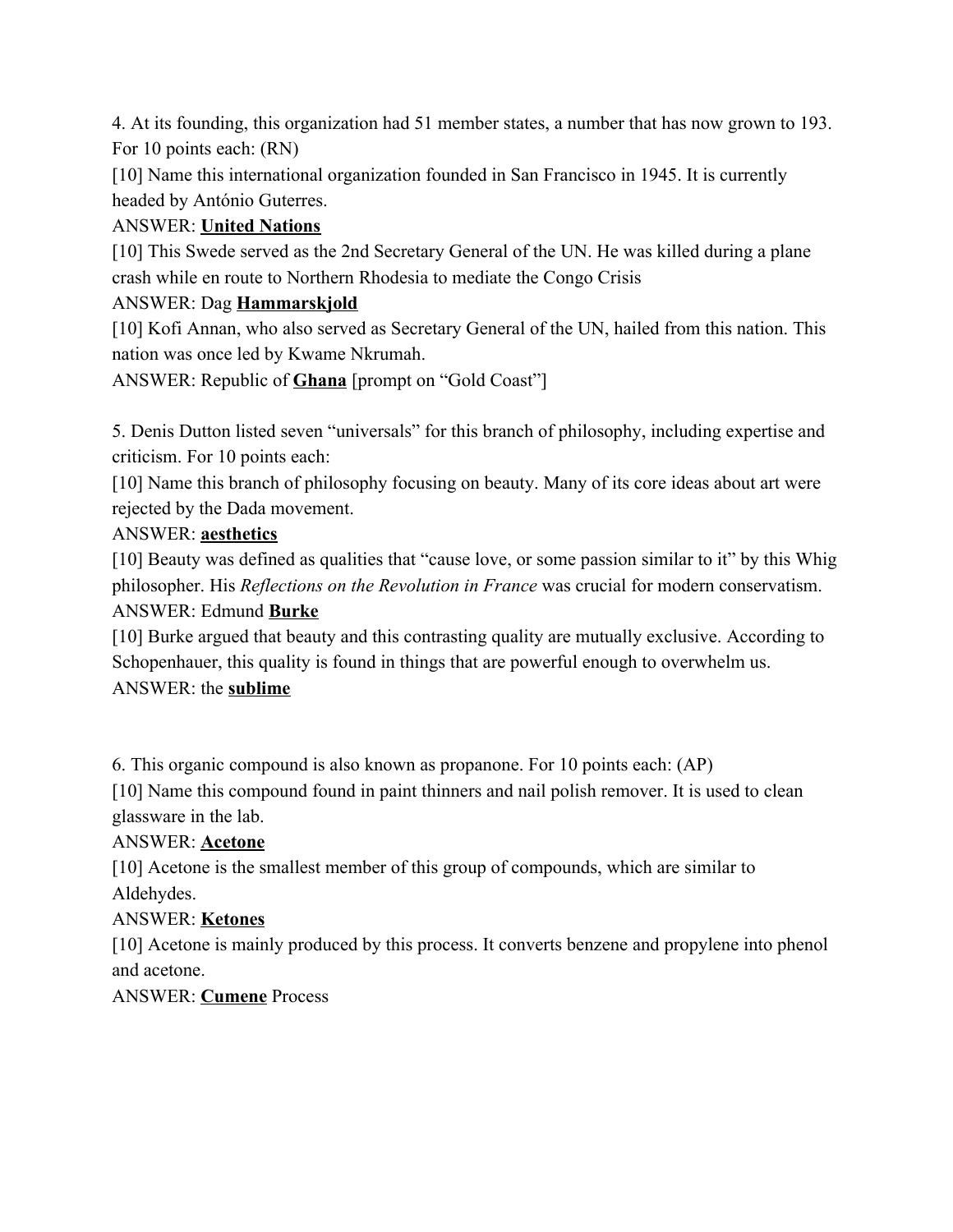7. For 10 points each, name these Stephen Sondheim musicals. (PB)

[10] This Sondheim musical was inspired by Shakespeare's *Romeo and Juliet*. It tells the story of two rival gangs in New York City.

### ANSWER: *West Side Story*

[10] This Sondheim musical centers around a Roman slave who is plotting his way to freedom. It was based off of a play by Plautus.

#### ANSWER: *A Funny Thing Happened on the Way to the Forum*

[10] In this musical, a baker and his wife are childless due to the curse of a witch. It involves several fairy tale characters such as Little Red Riding Hood, Rapunzel, and Cinderella. ANSWER: *Into the Woods*

8. One member of this literary family is released from McAlester Prison to find his family has been evicted from their farm. For 10 points each: (GP)

[10] Name this family that includes Uncle John, Rose of Sharon, and Tom. They leave California in the wake of the Dust Bowl.

ANSWER: the **Joad**s

[10] The Joad family is featured in this novel, which takes its title from Revelation 25.

ANSWER: *The Grapes of Wrath*

[10] *The Grapes of Wrath* was written by this American author of *Tortilla Flat* and *Of Mice and Men.*

ANSWER: John **Steinbeck**

9. For 10 points each, answer these questions about the Sun King. (PB)

[10] This absolutist ruler of France who reigned from 1642-1715 was known as the Sun King. ANSWER: King **Louis XIV**

[10] One of Louis's most expensive projects was this royal palace and garden complex that is located southwest of Paris.

ANSWER: Palace of **Versailles**

[10] One of Louis's most infamous actions as king was the revocation of this law issued by Henry IV that gave religious toleration to Huguenots.

ANSWER: **Edict of Nantes**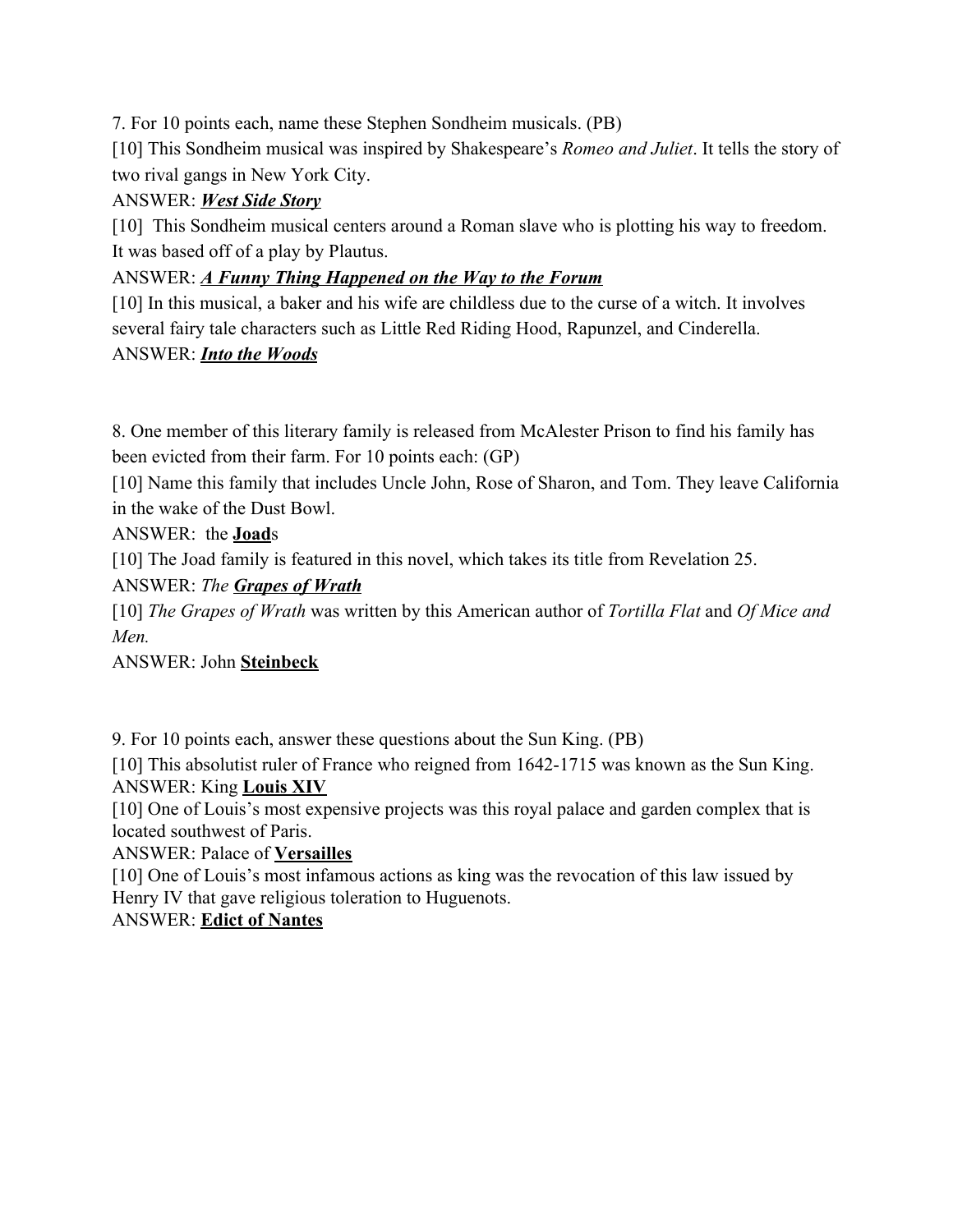10. In Egyptian myth, the Nile river was said to be formed from the sweat of this deity. This deity was also depicted as a war and fertility god. For 10 points each: (MR)

[10] Name this crocodile headed god, known for his apotropaic powers.

# ANSWER: **Sobek** [Accept **Sebek**, **Sochet**, **Sobk**, or **Sobki**]

[10] This androgynous god was thought to make the Nile flood with his tears. He was given epithets such as "Lord of the Fish and Birds of the Marshes."

# ANSWER: **Hapi**

[10] Unlike Osiris' green skin, Hapi was often depicted with skin of this color to depict the water he brought with each annual flood.

# ANSWER: **Blue**

11. This artist was born in France, but moved to the United States to produce readymades like *Fountain*. For 10 points each: (DD)

[10] Name this artist who signed as R. Mutt on *Fountain.* He also painted *Nude Descending a Staircase*.

ANSWER: Marcel **Duchamp**

[10] Duchamp was an artist in this movement, whose name is a colloquial French word for "hobby horse".

ANSWER: **Dada** [accept other forms]

[10] The movement began in this Zurich cabaret founded by Hugo Ball. Its namesake is the author of *The Maid of Orleans.*

#### ANSWER: Cabaret **Voltaire**

12. For 10 points each, answer some questions about a famous archaeological site in Pakistan. [10] This ancient city has been given a name meaning " Mound of the Dead Men," but its actual name is unknown.

## ANSWER: **Mohenjo-daro**

[10] One impressive architectural feature of Mohenjo-daro is this "Great" public work. It is nearly eight feet deep and was waterproofed with bitumen.

## ANSWER: the Great **Bath**

[10] This tiny statue found in Mohenjo-daro depicts a nude female standing confidently with one hand on her hip. The only thing she appears to have on are bangles, a necklace, and a hairpin. ANSWER: *Dancing Girl*

13. For 10 points each, answer the following about men who explored what is now Canada.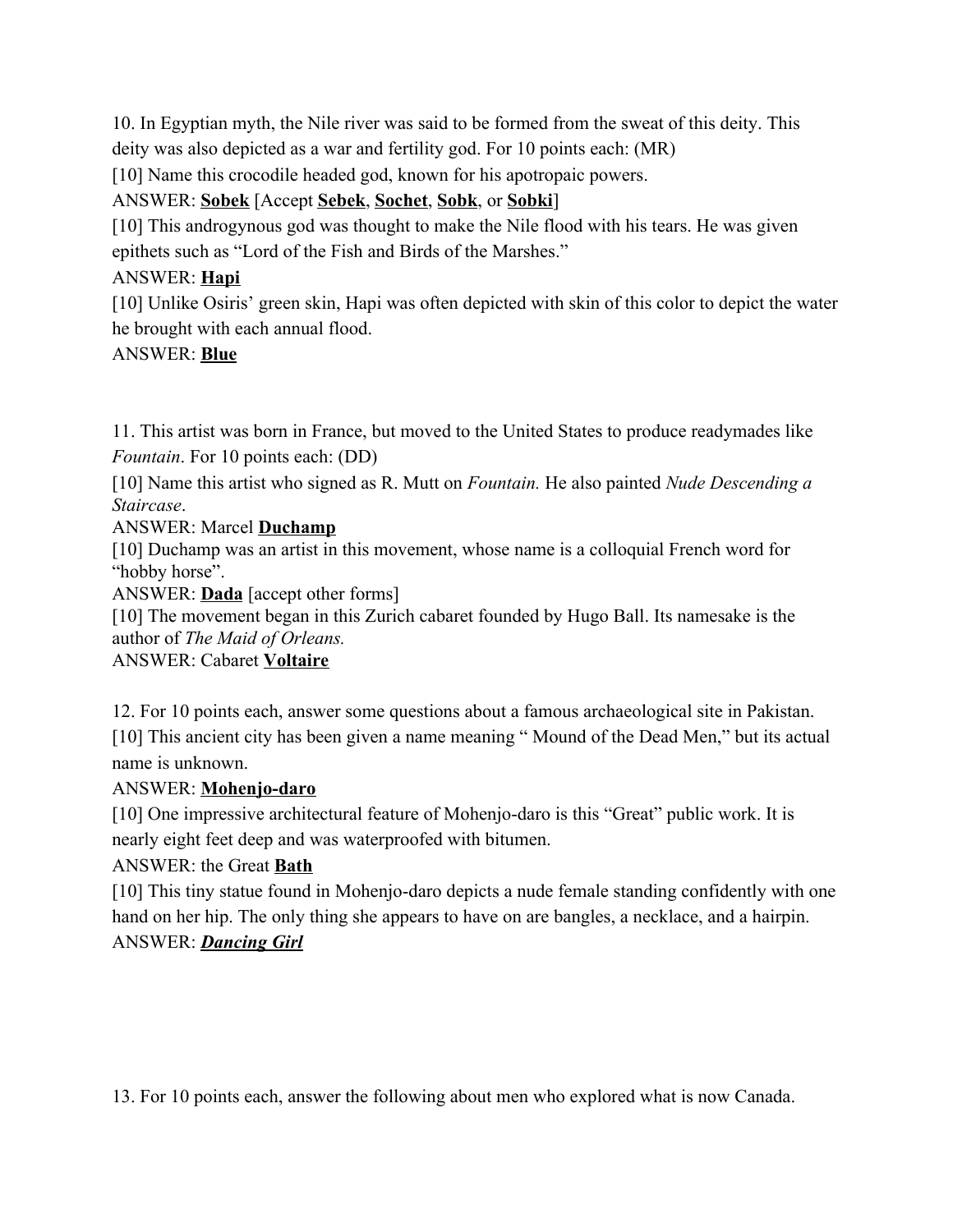[10] This French cartographer and "Father" of New France and Acadia founded Quebec City. (TG)

ANSWER: Samuel de **Champlain**

[10] This man explored the St. Lawrence Gulf and River and claimed Canada for France after naming it for the Iroquois word for settlement.

ANSWER: Jacques **Cartier**

[10] This captain of the *Matthew* claimed land in Canada for England after mistaking it for Asia in 1497.

ANSWER: John **Cabot** [ accept Giovanni Caboto]

14. Achondrogenesis, a disease that affects bone and cartilage development, is a disease of this organelle. For 10 points each:(MR)

[10] Name this organelle that packages cellular materials into vesicles. It is named for an Italian scientist.

ANSWER: **Golgi** body [or **Golgi** complex; or **Golgi** apparatus]

[10] Leigh's syndrome is a lethal disease that affects the maternally inherited DNA of this organelle. It is known as the "powerhouse of the cell."

#### ANSWER: **mitochondria**

[10] Another mitochondrial disease, Pearson syndrome, can cause failure of this organ by affecting alpha and beta cells.

## ANSWER: **pancreas**

15. This band's most recent release is 2017's *Concrete and Gold,* and it also released the album *Sonic Highways* as a soundtrack to a miniseries. For 10 points each: (OK)

[10] Name this American band whose songs include "Learn to Fly" and "Everlong."

## ANSWER: **Foo Fighters**

[10] The lead guitarist and frontman for the Foo Fighters is this man. He also co-founded the supergroup Them Crooked Vultures with former Led Zeppelin bassist John Paul Jones. ANSWER: Dave **Grohl**

[10] Grohl's career started in this band, in which he was the drummer. This band is notable for ushering in a new era of popular music with their 1991 song "Smells like Teen Spirit." ANSWER: **Nirvana**

16. Name some things about Gothic literature in Britain, for 10 points each: (OK)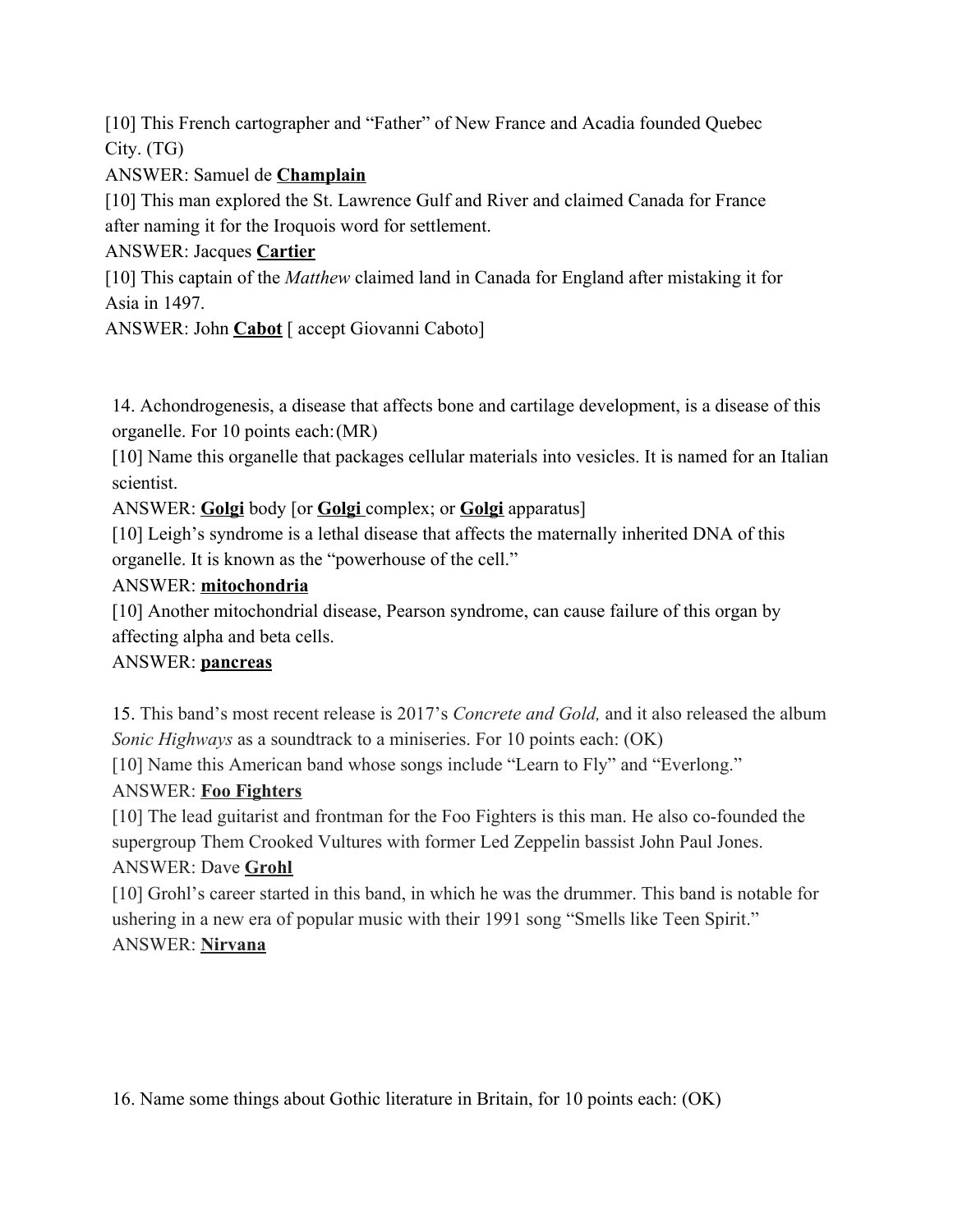[10] The first gothic novel is generally considered to be this one by Horace Walpole. It centers on Manfred, who is lord of the titular estate.

## ANSWER: *The Castle of Otranto*

[10] Another gothic novel is this one by John Polidori, which is titled for a supernatural creature. Other examples of this creature include Carmilla and Varney.

# ANSWER: *The Vampyre*

[10] Gothic fiction was also commonly parodied, with the most famous parody being this work by Jane Austen, in which Catherine Morland has read too many novels.

## ANSWER: *Northanger Abbey*

17. Answer these questions about the geography of Japan, for 10 points each.

[10] Much of Japan's tea and silk are produced on this largest of the Japanese islands that is home to Mount Fuji.

## ANSWER: **Honshu**

[10] This large city on the island of Honshu is the most populous city in Japan as well as its capital.

# ANSWER: **Tokyo**

[10] Mount Asahi is located on this northernmost of the main Japanese islands. This second largest island is separated from Honshu by the Tsugaru Strait.

# ANSWER: **Hokkaido**

18. The presidency of Franklin Roosevelt saw the creation of many new programs. For 10 points each: (PB)

[10] This name collectively refers to the series of federal reforms and programs passed by Franklin Roosevelt in response to the Great Depression.

## ANSWER: **New Deal**

[10] This program created in 1934 sets standards for home construction as well as both providing and insuring home loans.

## ANSWER: **Federal Housing Administration** [or **FHA**]

[10] This New Deal program was created to monitor and regulate the stock market.

ANSWER: **Securities and Exchange Commission** [or **SEC**]

19. This program language was created by Guido van Rossum, and this language makes use of white space. For 10 points each: (MR)